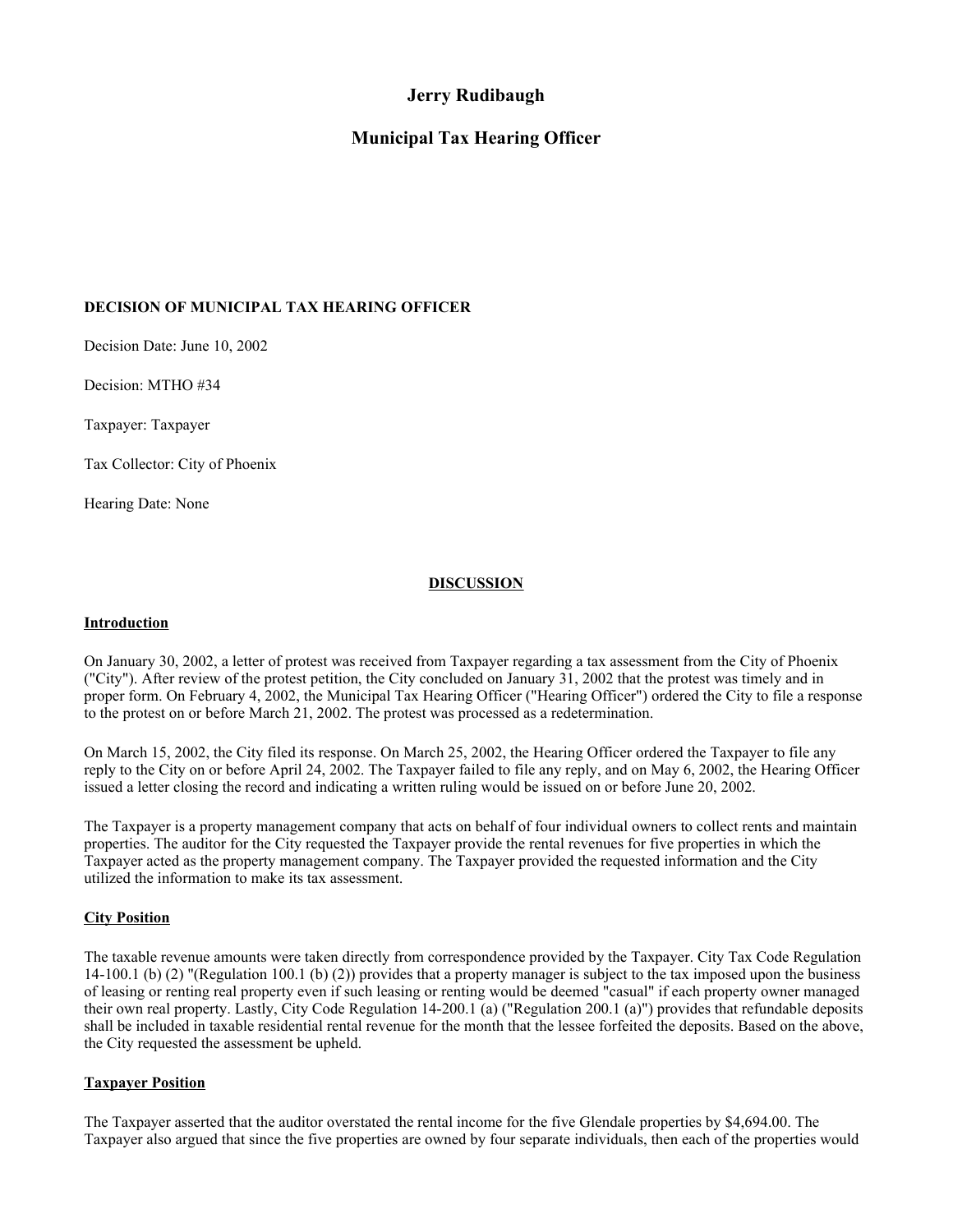be exempt from sales tax pursuant to City Tax Code Section 14-445 (f) ("Section 445 (f)"). Lastly, the Taxpayer asserted that the City is attempting to collect sales tax on "Forfeited Deposits" which are not true income. According to the Taxpayer, these were funds used by the tenants to reimburse the owner for maintenance expenses paid by the owner and as such should not be included in income for the Taxpayer.

#### **ANALYSIS**

City Tax Code Section 14-445 ("Section 445") imposes a tax on the gross income from leasing or renting real property within the City. While the Taxpayer asserted the City had overstated the amount of rental income, the Taxpayer failed to reply to the argument that the City had simply utilized the revenue amounts provided by the Taxpayer. As a result, the Hearing Officer concludes that the Taxpayer agreed with the City argument. Accordingly, the Hearing Officer must deny the Taxpayer's protest regarding a calculation error.

Regulation 200.1(a) does provide that refundable deposits shall be included as gross income to the Taxpayer for the month in which they are forfeited. The Hearing Officer concurs with the City's position. Lastly, Regulation 100.1 (b) (2) does provide a property manager is subject to the tax even **if** such rental or leasing would be deemed "casual" if the owner managed such property for himself The Hearing Officer concurs with the City's position.

#### **FINDINGS OF FACT**

1. On January 30, 2002, Direct filed a letter of protest of the City tax assessment.

2. After review of the protest position, the City concluded on January 31, 2002 that the protest was timely and in the proper form.

3. On February 4, 2002, the Hearing Officer ordered the City to file a response to the protest on or before March 21, 2002.

4. The protest was processed as a redetermination.

5. On March 15, 2002, the City filed its response.

6. On March 25, 2002, the Hearing Officer ordered the Taxpayer to file a reply to the City on or before April 24, 2002.

7. The Taxpayer failed to file any reply, and on May 6, 2002, the Hearing Officer issued a letter closing the record and indicating a written ruling would be issued on or before June 20, 2002.

8. The Taxpayer is a property management company that acts on behalf of four individual owners to collect rents and maintain properties.

9. The taxable revenue amounts determined by the City were taken directly from correspondence provided by the Taxpayer.

10. The Taxpayer failed to reply to the City's assertion that the taxable revenue amounts were taken directly from correspondence provided by the Taxpayer.

11. The tenants of the properties forfeited deposits to the owners for maintenance expenses paid by the owner.

#### **CONCLUSIONS OF LAW**